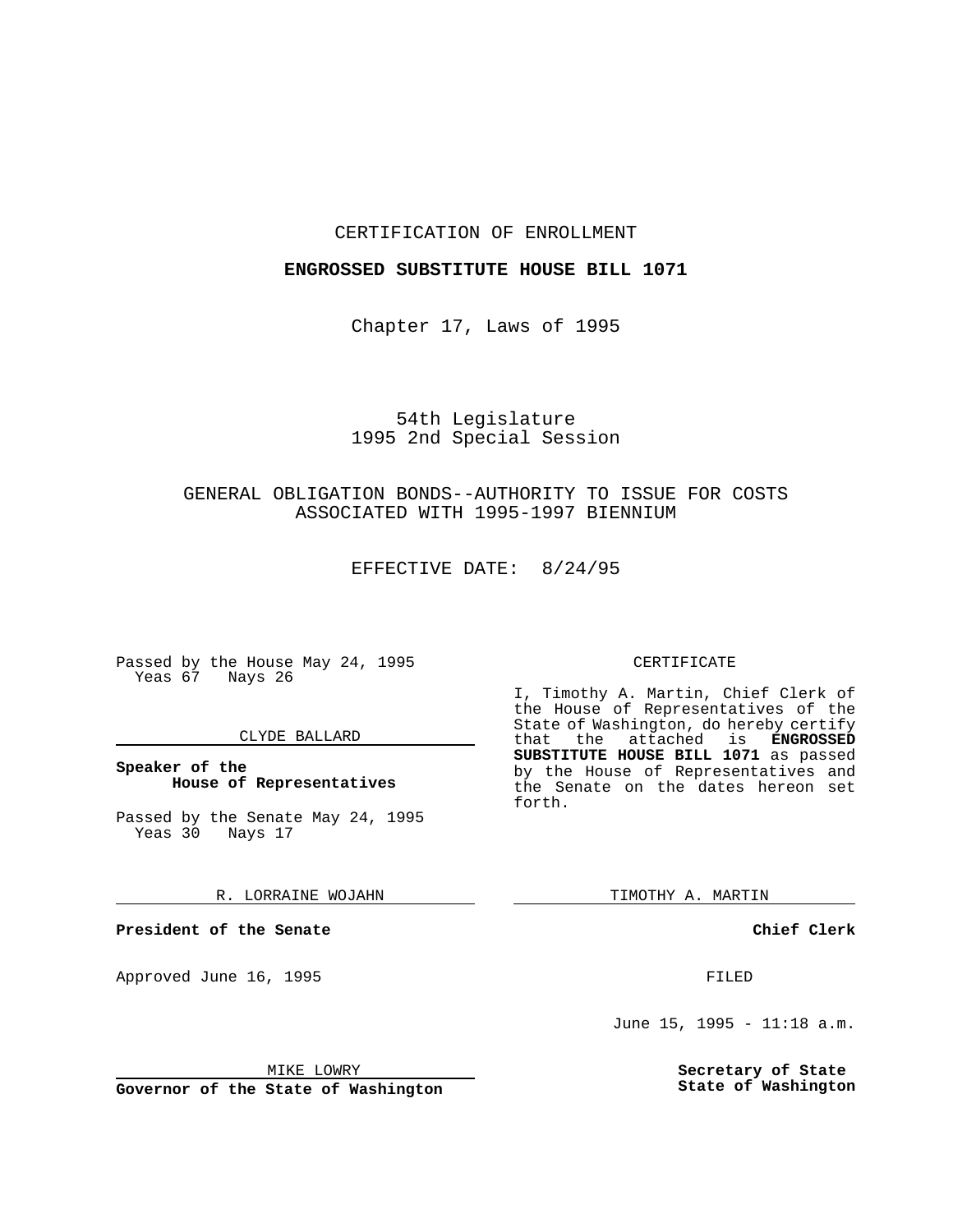# **ENGROSSED SUBSTITUTE HOUSE BILL 1071** \_\_\_\_\_\_\_\_\_\_\_\_\_\_\_\_\_\_\_\_\_\_\_\_\_\_\_\_\_\_\_\_\_\_\_\_\_\_\_\_\_\_\_\_\_\_\_

\_\_\_\_\_\_\_\_\_\_\_\_\_\_\_\_\_\_\_\_\_\_\_\_\_\_\_\_\_\_\_\_\_\_\_\_\_\_\_\_\_\_\_\_\_\_\_

Passed Legislature - 1995 2nd Special Session

#### **State of Washington 54th Legislature 1995 Regular Session**

**By** House Committee on Capital Budget (originally sponsored by Representatives Sehlin, Ogden and Dellwo; by request of Office of Financial Management)

Read first time 03/24/95.

 AN ACT Relating to general obligation bonds; amending RCW 39.52.010 and 39.52.020; and adding a new chapter to Title 43 RCW.

BE IT ENACTED BY THE LEGISLATURE OF THE STATE OF WASHINGTON:

 NEW SECTION. **Sec. 1.** For the purpose of providing funds to finance the projects described and authorized by the legislature in the capital and operating appropriations acts for the 1995-97 fiscal biennium, and all costs incidental thereto, the state finance committee is authorized to issue general obligation bonds of the state of Washington in the sum of eight hundred eleven million dollars, or as much thereof as may be required, to finance these projects and all costs incidental thereto. Bonds authorized in this section may be sold at such price as the state finance committee shall determine. No bonds authorized in this section may be offered for sale without prior legislative appropriation of the net proceeds of the sale of the bonds.

 NEW SECTION. **Sec. 2.** The proceeds from the sale of the bonds authorized in section 1 of this act shall be deposited in the state building construction account created by RCW 43.83.020. The proceeds shall be transferred as follows: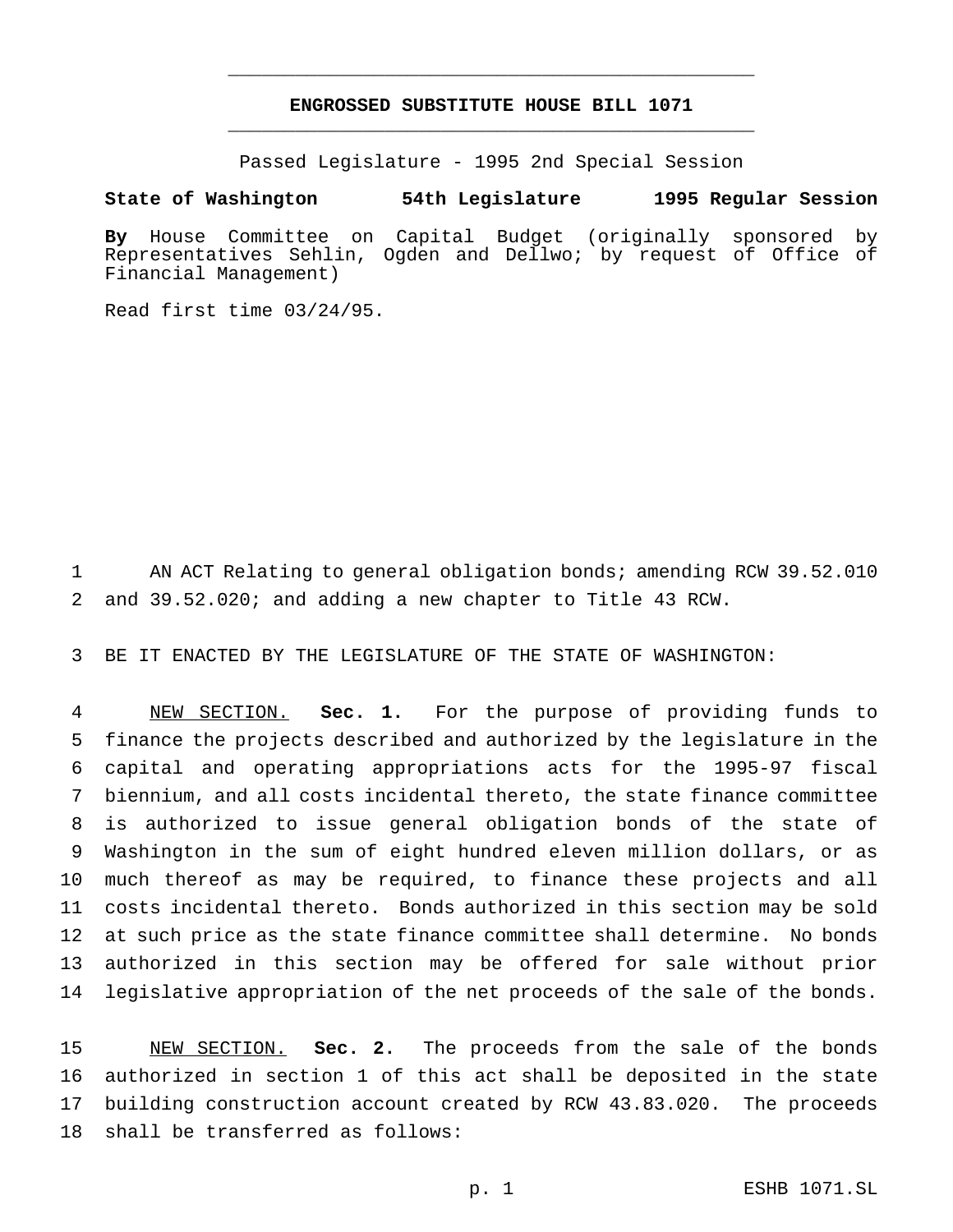(1) Seven hundred eighty million dollars to remain in the state building construction account created by RCW 43.83.020;

 (2) Twenty million dollars to the outdoor recreation account created by RCW 43.99.060;

 (3) Eighteen million six hundred thousand dollars to the habitat conservation account created by RCW 43.98A.020;

 (4) Two million nine hundred twelve thousand dollars to the public 8 safety reimbursable bond account; and

 (5) Ten million dollars to the higher education construction account created by RCW 28B.14D.040.

 These proceeds shall be used exclusively for the purposes specified in this section and for the payment of expenses incurred in the issuance and sale of the bonds issued for the purposes of this section, and shall be administered by the office of financial management subject to legislative appropriation.

 NEW SECTION. **Sec. 3.** (1) The state general obligation bond retirement fund shall be used for the payment of the principal of and interest on the bonds authorized in section 2 (1), (2), (3), (4), and (5) of this act.

 (2) The state finance committee shall, on or before June 30th of each year, certify to the state treasurer the amount needed in the ensuing twelve months to meet the bond retirement and interest requirements. Not less than thirty days prior to the date on which any interest or principal and interest payment is due, the state treasurer shall withdraw from any general state revenues received in the state treasury and deposit in the general obligation bond retirement fund an amount equal to the amount certified by the state finance committee to be due on the payment date.

 (3) On each date on which any interest or principal and interest payment is due on bonds issued for the purposes of section 2(4) of this act, the state treasurer shall transfer from the public safety and education account to the general fund of the state treasury the amount computed in subsection (2) of this section for the bonds issued for the purposes of section 2(4) of this act.

 (4) On each date on which any interest or principal and interest payment is due on bonds issued for the purposes of section 2(5) of this act, the board of regents of the University of Washington shall cause to be paid out of University of Washington nonappropriated local funds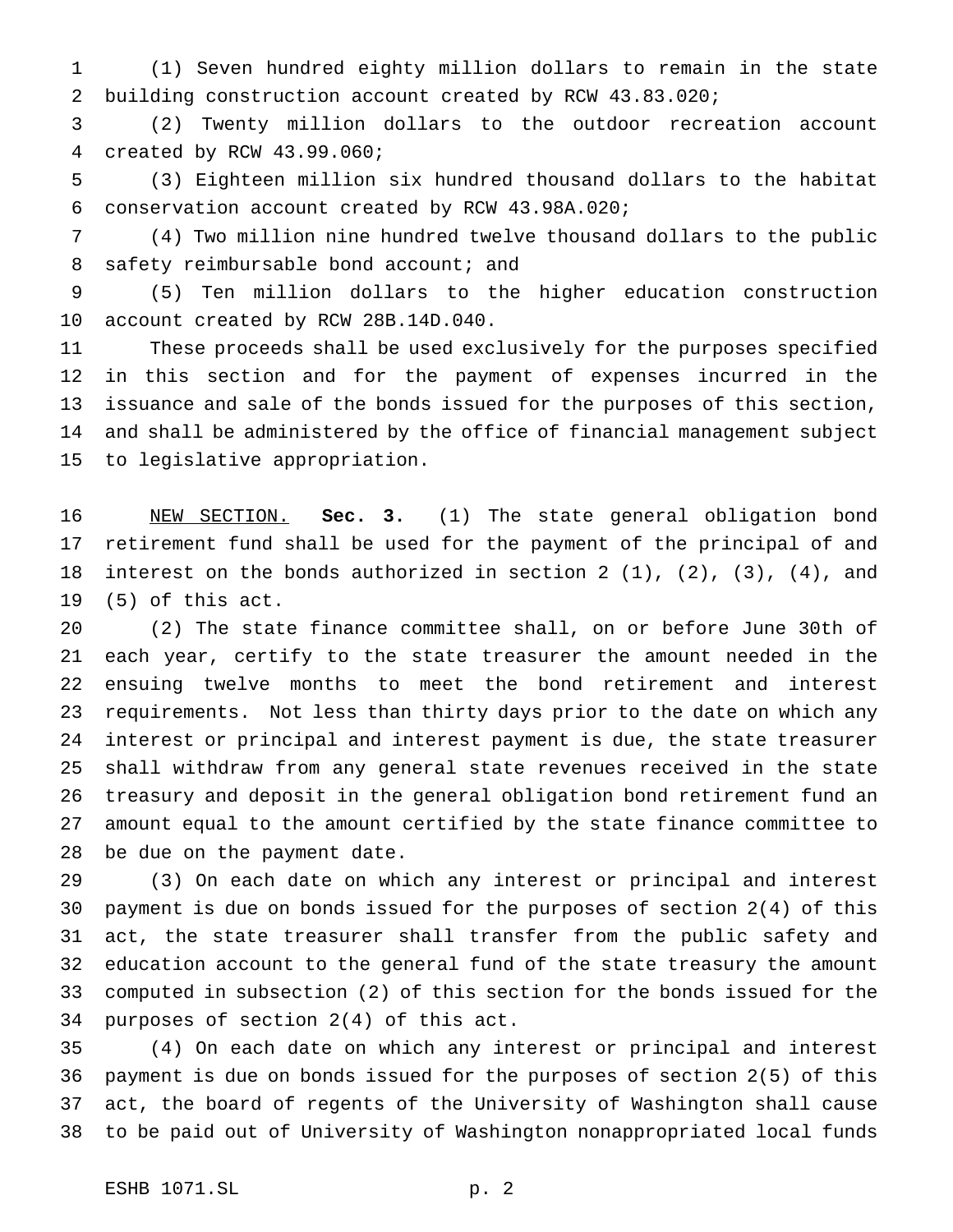to the state treasurer for deposit into the general fund of the state treasury the amount computed in subsection (2) of this section for bonds issued for the purposes of section 2(5) of this act.

 (5) Bonds issued under this section and sections 1 and 2 of this act shall state that they are a general obligation of the state of Washington, shall pledge the full faith and credit of the state to the payment of the principal thereof and the interest thereon, and shall contain an unconditional promise to pay the principal and interest as the same shall become due.

 (6) The owner and holder of each of the bonds or the trustee for the owner and holder of any of the bonds may by mandamus or other appropriate proceeding require the transfer and payment of funds as directed in this section.

 NEW SECTION. **Sec. 4.** The legislature may provide additional means for raising moneys for the payment of the principal of and interest on the bonds authorized in section 1 of this act, and section 3 of this act shall not be deemed to provide an exclusive method for the payment.

 NEW SECTION. **Sec. 5.** The bonds authorized in section 1 of this act shall be a legal investment for all state funds or funds under state control and for all funds of any other public body.

 **Sec. 6.** RCW 39.52.010 and 1984 c 186 s 36 are each amended to read as follows:

23 Any county, city<sub>1</sub> or town in the state of Washington which now has or may hereafter have an outstanding indebtedness evidenced by warrants 25 or bonds, including warrants or bonds of any county, city, or town which are special fund obligations of and constitute a lien upon the 27 waterworks or other public utilities of such county, city, or town, and are payable only from the income or funds derived or to be derived therefrom, whether issued originally within the limitations of the Constitution of this state, or of any law thereof, or whether such outstanding indebtedness has been or may hereafter be validated or legalized in the manner prescribed by law, may, by its corporate authorities, provide by ordinance or resolution for the issuance of funding bonds with which to take up and cancel such outstanding indebtedness in the manner hereinafter described, said bonds to 36 constitute general obligations of such county,  $city_{\perp}$  or town: